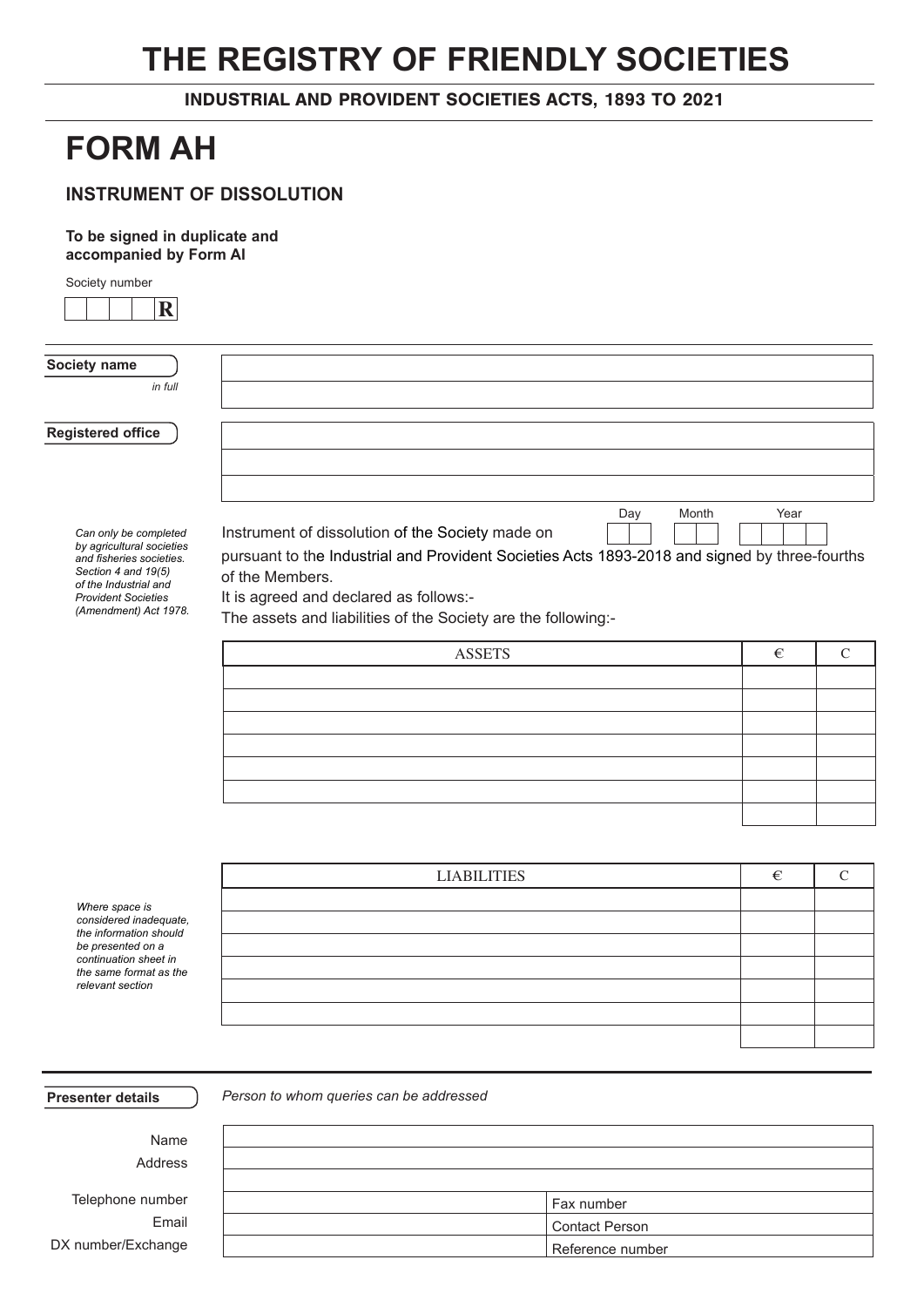#### **Membership**

Number of members

Nature of their interests in the Society is as follows:

#### **Creditors**

*If there are any creditors - the amount due to them and the provision to be made for its payment must be stated*

#### **Funds & Property**

*If left to the award of the Registrar add "The fee of € prescribed by the regulations is sent herewith".*

#### **Advertisement**

*State some newspaper circulating in the County where the registered office of the Society is situate*

| Here insert any            |
|----------------------------|
| <i>other provisions</i>    |
| <i>the Society desires</i> |
| to make as to the          |
| dissolution                |

#### The Society has no Creditors other than such Members:

The funds and property of the Society shall be appropriated and divided in the following manner (or in such manner as the Registrar may award).

It is desired that this instrument be advertised in

as well as in the Iris Oifigiúil and the cost of such advertisements is herewith transmitted.

| Costs          | € |  |
|----------------|---|--|
| Iris Oifigiúil |   |  |
| Local Paper    |   |  |
| Total          |   |  |
|                |   |  |

#### **Schedule**

*State the members who have not signed the document*